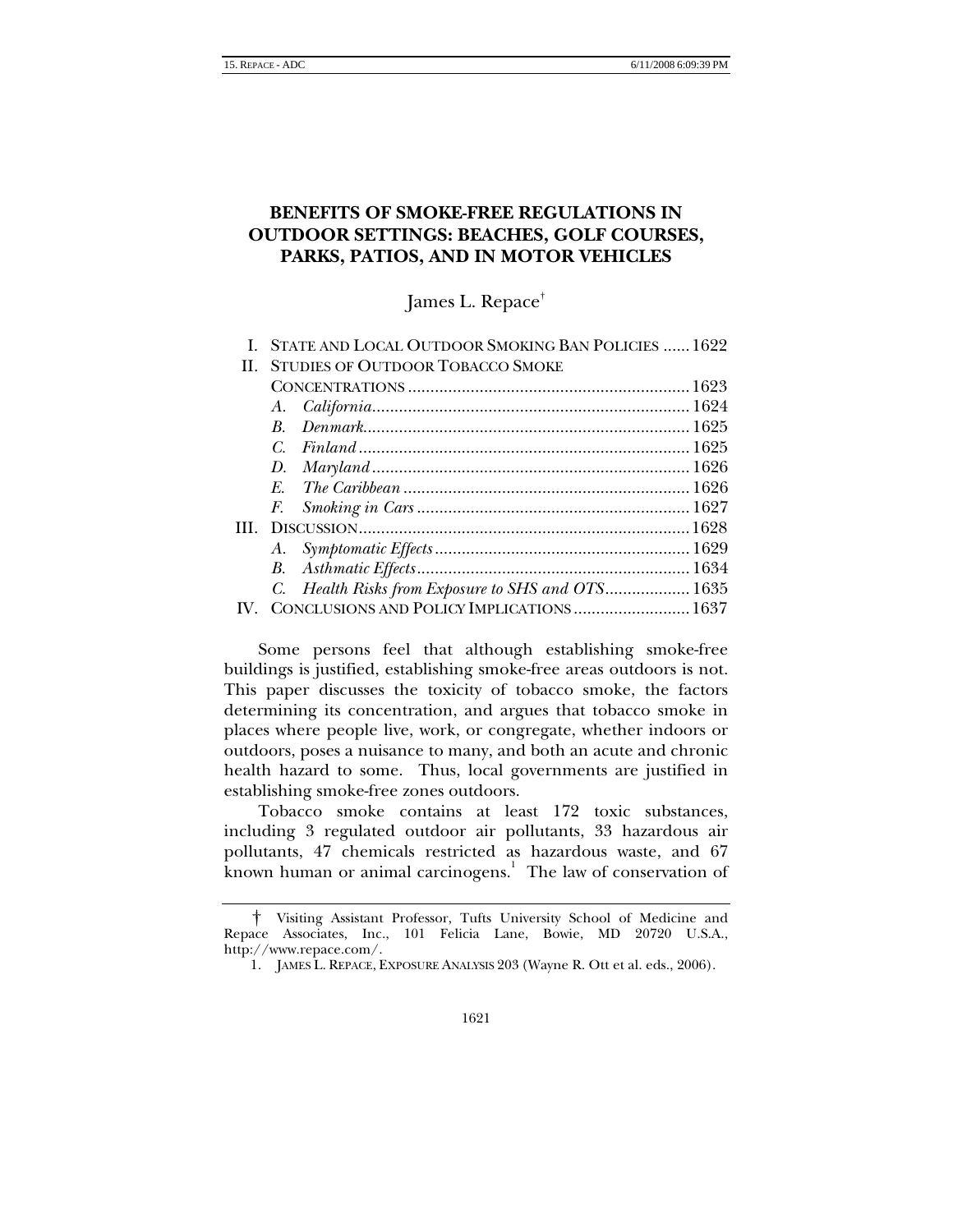<span id="page-1-0"></span>mass dictates that this must be true whether tobacco smoke is inhaled in the act of smoking, or inhaled by nonsmokers out of the air indoors or outdoors, known as secondhand smoke (SHS).

The concentration of tobacco smoke pollution in buildings and in vehicles is proportional to the density of smokers, and inverse to the ventilation rate. $3\overline{2}$  $3\overline{2}$  $3\overline{2}$  Tobacco smoke pollution outdoors (outdoor tobacco smoke—or OTS), is far more complicated, being determined by the density and distribution of smokers, the wind velocity (direction and speed), and the stability of the atmosphere. High SHS concentrations are produced by high smoker density, low wind velocities, and stable atmospheric conditions. SHS concentrations persist for hours after smoking ceases indoors, while OTS concentrations dissipate rapidly after smoking ceases outdoors.<sup>4</sup> However, during smoking, OTS levels outdoors may be as high as SHS indoors, especially in close proximity to smokers.

## I. STATE AND LOCAL OUTDOOR SMOKING BAN POLICIES

Several states have taken steps to restrict smoking in outdoor locations and even in automobiles where children are present. As a result of research conducted by the state, culminating in the listing of OTS as a Toxic Air Contaminant, some of the most restrictive ordinances have been passed in California.

The City Council of Calabasas, California, passed an ordinance that took effect January 1, 2007, "prohibit[ing] smoking in all public places, indoor or outdoor, where anyone might be exposed to secondhand smoke."<sup>5</sup> The outdoor ban "includes outdoor cafes, bus stops, soccer fields, condominium pool decks, parks and sidewalks."[6](#page-1-5) "Smoking in one's car is allowed, unless the windows

<span id="page-1-1"></span><sup>2.</sup> James L. Repace, *Fact Sheet: Outdoor Air Pollution from Secondhand Smoke* (2005), *available at* http://www.repace.com/pdf/OTS\_FACT\_SHEET.pdf.

<span id="page-1-3"></span><span id="page-1-2"></span><sup>3</sup>*. Id.*

<sup>4.</sup> Neil E. Klepeis et al., *Real-Time Measurement of Outdoor Tobacco Smoke Particles*, 57 J. AIR & WASTE MGMT. ASS'N 522, 522 (2007); James L. Repace, Address Before the 13th World Conference on Tobacco OR Health: Abstract of Indoor and Outdoor Carcinogen Pollution on a Cruise Ship in the Presence and Absence of Tobacco Smoking (Oct. 17, 2004) (unpublished working paper, on file with author).

<span id="page-1-4"></span><sup>5.</sup> John M. Broder, *Smoking Ban Takes Effect, Indoors and Out*, N.Y. TIMES, Mar. 19, 2006, at 1; CALABASAS, CAL., MUN. CODE §§ 8.12.030–.040 (2006), *available at*  http://www.bpcnet.com/codes/calabasas.

<span id="page-1-5"></span><sup>6.</sup> Broder, *supra* note 5, at 1.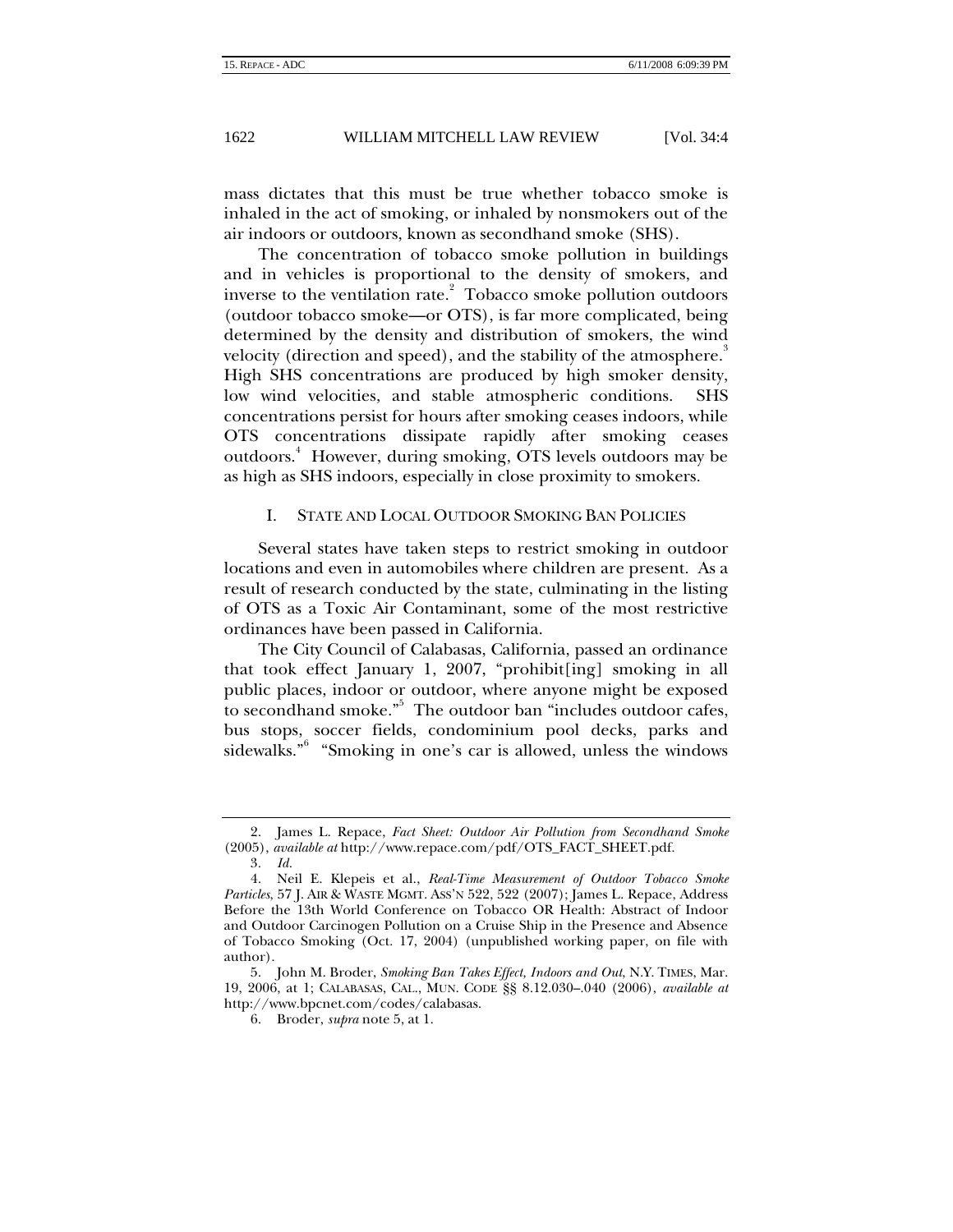<span id="page-2-0"></span>are open and someone nearby might be affected."<sup>7</sup> Violators face "warnings, fines of up to \$500 for repeat offenses, and misdemeanor charges."<sup>8</sup> The ordinance followed a few "weeks after the California Air Resources Board declared secondhand smoke to be a Toxic Air Contaminant that can lead to respiratory infections, asthma, lung cancer, heart disease and death." $^{\circ}$  "Smoking has been prohibited on most Southern California beaches and piers since  $2003.^{10}$  Nationwide, in excess of "700 cities . . . have enacted ordinances placing some limits on outdoor smoking, according to the American Nonsmokers' Rights Foundation."<sup>11</sup> California Governor Arnold Schwarzenegger "signed a bill [making] it an infraction to smoke in a vehicle if someone under age 18 is present."<sup>12</sup> Other California smoking prohibitions "include a ban on smoking in enclosed workplaces and within 25 feet of a playground."[13](#page-2-7) Legislation banning smoking in cars with young children present was adopted in Arkansas in 2006, and similar smoking bans with children have been introduced in the states of California, Georgia, Michigan, New Jersey, New York, Pennsylvania, and Vermont.<sup>14</sup> Louisiana has limited smoking in cars when children 13 and younger are in the vehicle. $15$ 

## II. STUDIES OF OUTDOOR TOBACCO SMOKE CONCENTRATIONS

A limited number of controlled experiments and field studies of OTS have been conducted in California, Europe, Maryland, and the Carribean. These studies show that OTS levels outdoors are often as high as SHS levels indoors, although there are differences in the persistence of OTS levels once smoking ceases.

<span id="page-2-1"></span><sup>7</sup>*. Id.*

<span id="page-2-2"></span><sup>8</sup>*. Id.*

<span id="page-2-3"></span><sup>9</sup>*. Id.*

<span id="page-2-4"></span><sup>10</sup>*. Id.* at 2.

<span id="page-2-6"></span><span id="page-2-5"></span><sup>11</sup>*. Id.*

<sup>12.</sup> Steve Lawrence, *State Bans Smoking with Kids in Vehicle*, ASSOCIATED PRESS, Oct. 11, 2007.

<span id="page-2-8"></span><span id="page-2-7"></span><sup>13</sup>*. Id.*

<sup>14.</sup> Wayne Ott et al., *Air Change Rates of Motor Vehicles and In-Vehicle Pollutant Concentrations from Secondhand Smoke*, 1–14 J. EXPOSURE SCI. & ENVTL. EPIDEMIOLOGY 1, 13 (2007).

<span id="page-2-9"></span><sup>15.</sup> Vaughn W. Rees & Gregory N. Connelly, *Measuring Air Quality to Protect Children from Secondhand Smoke in Cars*, 31 AM. J. PREVENTIVE MED. 363, 363 (2006).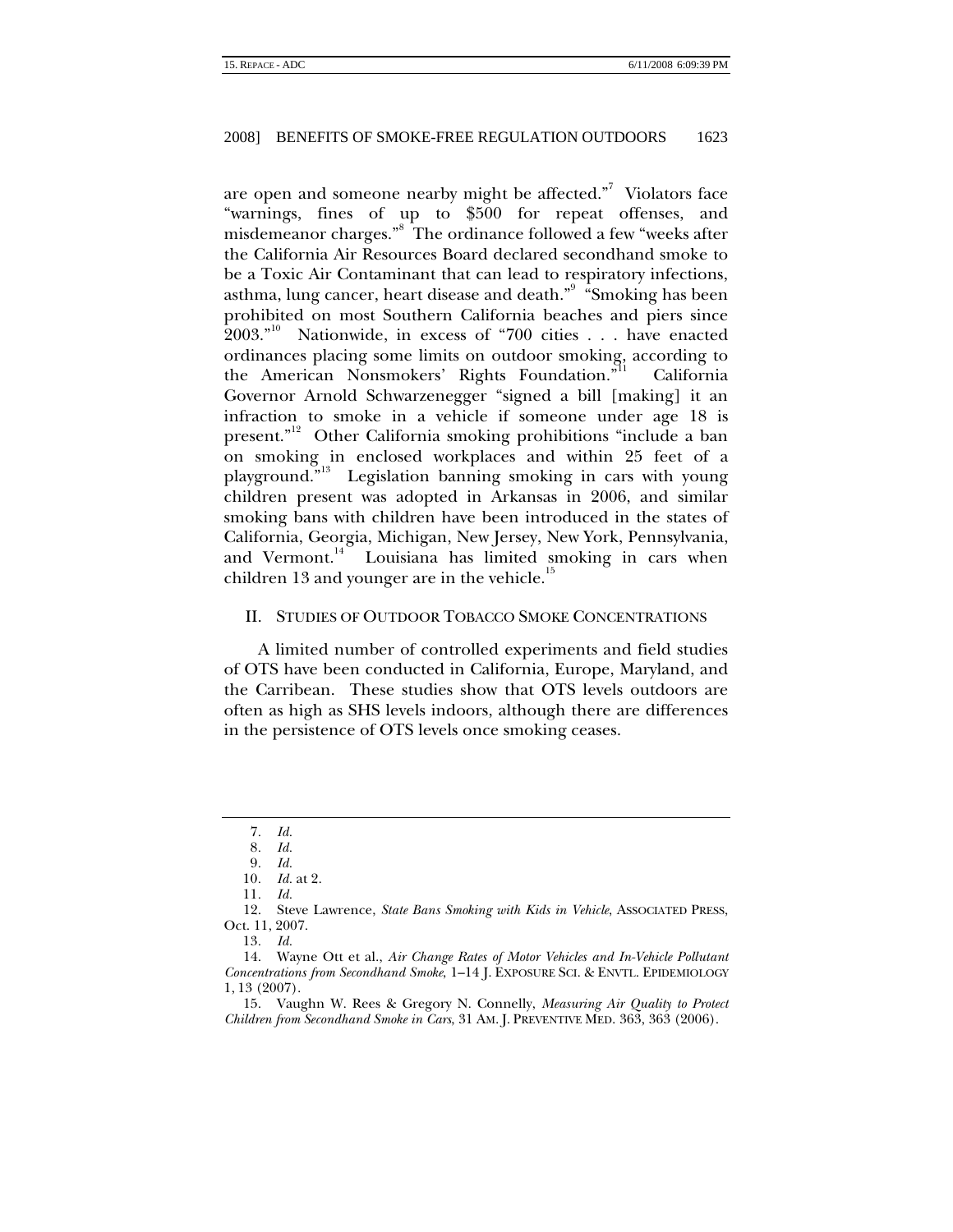<span id="page-3-0"></span>

## *A. California*

The California Air Resources Board (CARB) study measured OTS nicotine concentrations outside an airport, college, government center, office complex, and amusement park.<sup>16</sup> CARB found that at these typical outdoor locations, Californians may be exposed to OTS levels as high as indoor SHS concentrations.<sup>1</sup> CARB found that OTS was strongly affected by the number of smokers, and moderately affected by the size of the smoking area and the measured wind speed.<sup>18</sup> The CARB study concluded that OTS concentrations are detectable and are sometimes comparable to indoor concentrations. The study also demonstrated that the number of cigarettes being smoked (i.e., total source strength), the position of smokers relative to the receptor, and atmospheric conditions can all lead to substantial variation in average exposures.<sup>19</sup> CARB concluded that OTS is a "Toxic Air CARB concluded that OTS is a "Toxic Air Contaminant."<sup>[20](#page-3-5)</sup>

A Stanford University study measured OTS respirable particle concentrations in outdoor patios, on airport and city sidewalks, and in parks.<sup>21</sup> It also conducted controlled experiments of SHS indoors and OTS outdoors.<sup>22</sup> It found that mean SHS particle concentrations outdoors can be comparable to SHS indoors.<sup>23</sup> Within about 2 feet of a smoker, OTS was quite high and comparable to SHS concentrations measured indoors.<sup>24</sup> The study found that levels measured in 2 sidewalk cafés were detectable at distances beyond 13 feet. $^{25}$  It further found that, in contrast to SHS, OTS does not accumulate and that OTS peaks are more

<span id="page-3-1"></span><sup>16</sup>*. See* CAL. ENVTL. PROT. AGENCY: AIR RESOURCES BOARD, PROPOSED IDENTIFICATION OF ENVIRONMENTAL TOBACCO SMOKE AS A TOXIC AIR CONTAMINANT (2005), http://repositories.cdlib.org/tc/surveys/CALEPA2005.

<span id="page-3-2"></span><sup>17</sup>*. Id.* at 5–12.

<span id="page-3-3"></span><sup>18</sup>*. Id.* at 23.

<span id="page-3-4"></span><sup>19</sup>*. Id.* at 82–91.

<span id="page-3-6"></span><span id="page-3-5"></span><sup>20</sup>*. Id.* at 25.

<sup>21.</sup> Klepeis et al., *supra* note 4, at 525 (study conducted via "15 on-site field visits to 10 public outdoor locations containing smokers").

<span id="page-3-7"></span><sup>22</sup>*. Id.* at 525–26.

<span id="page-3-9"></span><span id="page-3-8"></span><sup>23</sup>*. Id.* at 531.

<sup>24</sup>*. Id.* at 532 ("Generally, average levels within 0.5 m[eters] from a single cigarette source were quite high and comparable to indoor levels . . . .") (0.5 meters equals approximately 1.64 feet).

<span id="page-3-10"></span><sup>25</sup>*. Id.* ("[D]uring 2 on-site proximity experiments . . . OTS was still detectable . . . at distances of approximately 3–4 m[eters] from a single cigarette on sidewalk patios.") (4 meters equals approximately 13.12 feet).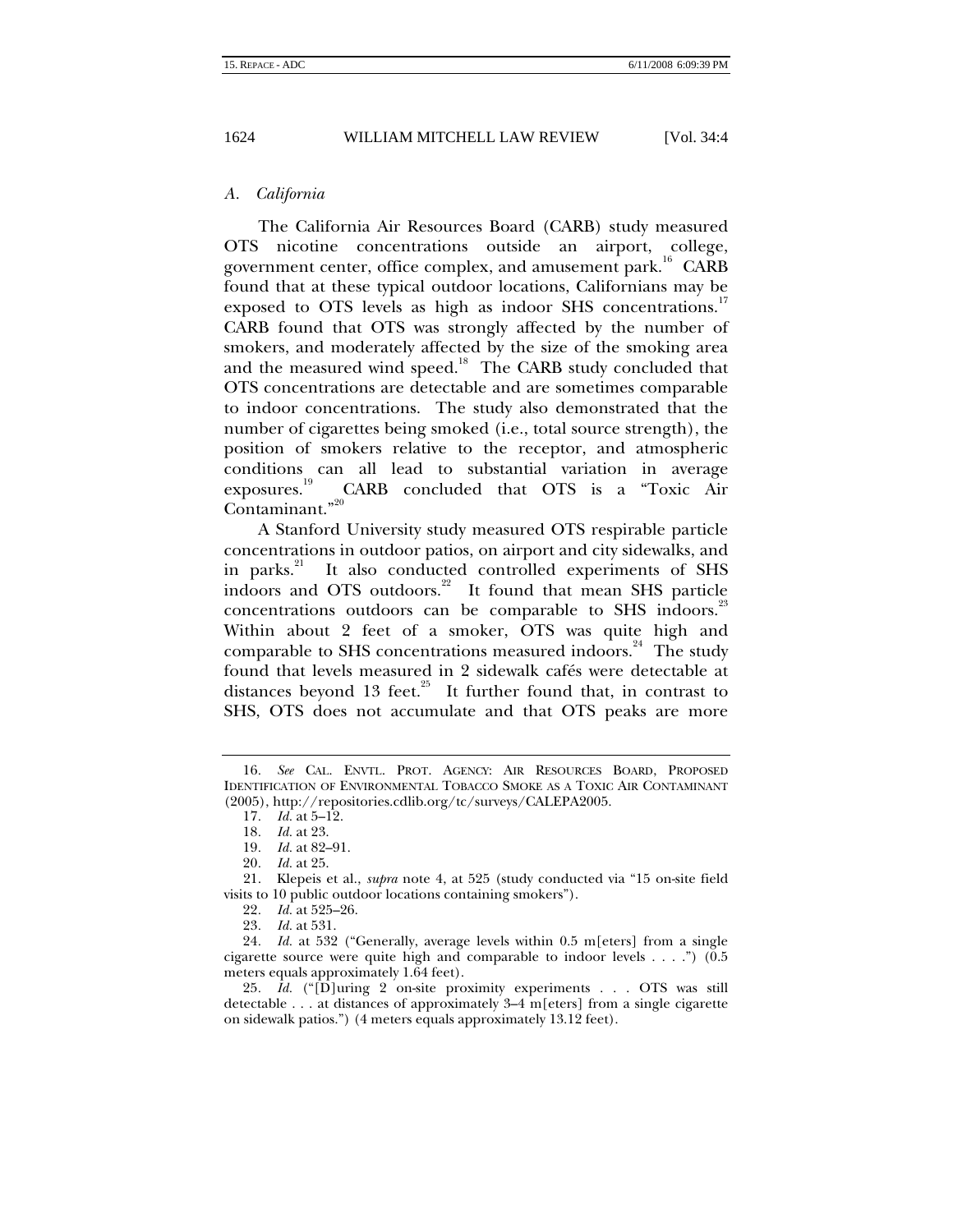<span id="page-4-0"></span>sensitive to source-receptor proximity and wind velocity.<sup>26</sup> Thus, long-term averages for OTS concentrations are averaged over a large number of transient peaks, which only occur when smokers are active, whereas indoor concentrations remain high long after smoking has ceased. The total dose to a person indoors from each cigarette will be greater than that received from each cigarette smoked outdoors. The study found upwind OTS concentrations very low and downwind OTS much higher.<sup>[27](#page-4-2)</sup>

#### *B. Denmark*

Boffi measured OTS respirable particle pollution in a car park (open space), outdoors in front of a conference center with smokers under a roof (18 smokers during a measurement time of 35 minutes), indoors in the nonsmoking conference center, along the motorway to Copenhagen city centre, and inside a Copenhagen restaurant where smoking was allowed.<sup>28</sup> He found that mean values observed with smokers in front of the conference center were significantly higher than the outdoor parking place, indoor conference center, motorway, and Copenhagen outdoor official data.<sup>[29](#page-4-4)</sup>

## *C. Finland*

Repace and Rupprecht measured OTS respirable particle pollution in 5 outdoor cafés and on city streets in downtown Helsinki.<sup>30</sup> They found that air pollution levels during August 2003 in Helsinki outdoor cafés with many smokers were 5 to 20 times higher than on the sidewalks of busy streets polluted by bus, truck, and auto traffic.<sup>[31](#page-4-6)</sup>

<span id="page-4-1"></span><sup>26</sup>*. Id.* at 530–32.

<span id="page-4-3"></span><span id="page-4-2"></span><sup>27</sup>*. Id.* at 532.

<sup>28.</sup> R. Boffi et al., *A Day at the European Respiratory Society Congress: Passive Smoking Influences Both Outdoor and Indoor Air Quality*, 27 EUR. RESPIRATORY J. 862, 862 (2006).

<span id="page-4-5"></span><span id="page-4-4"></span><sup>29</sup>*. Id.* at 863.

<sup>30.</sup> James L. Repace & Ario Alberto Rupprecht, Paper Presented at the 13th World Conference on Tobacco OR Health: Outdoor Air Pollution from Secondhand Smoke (July 14, 2006).

<span id="page-4-6"></span><sup>31</sup>*. Id.*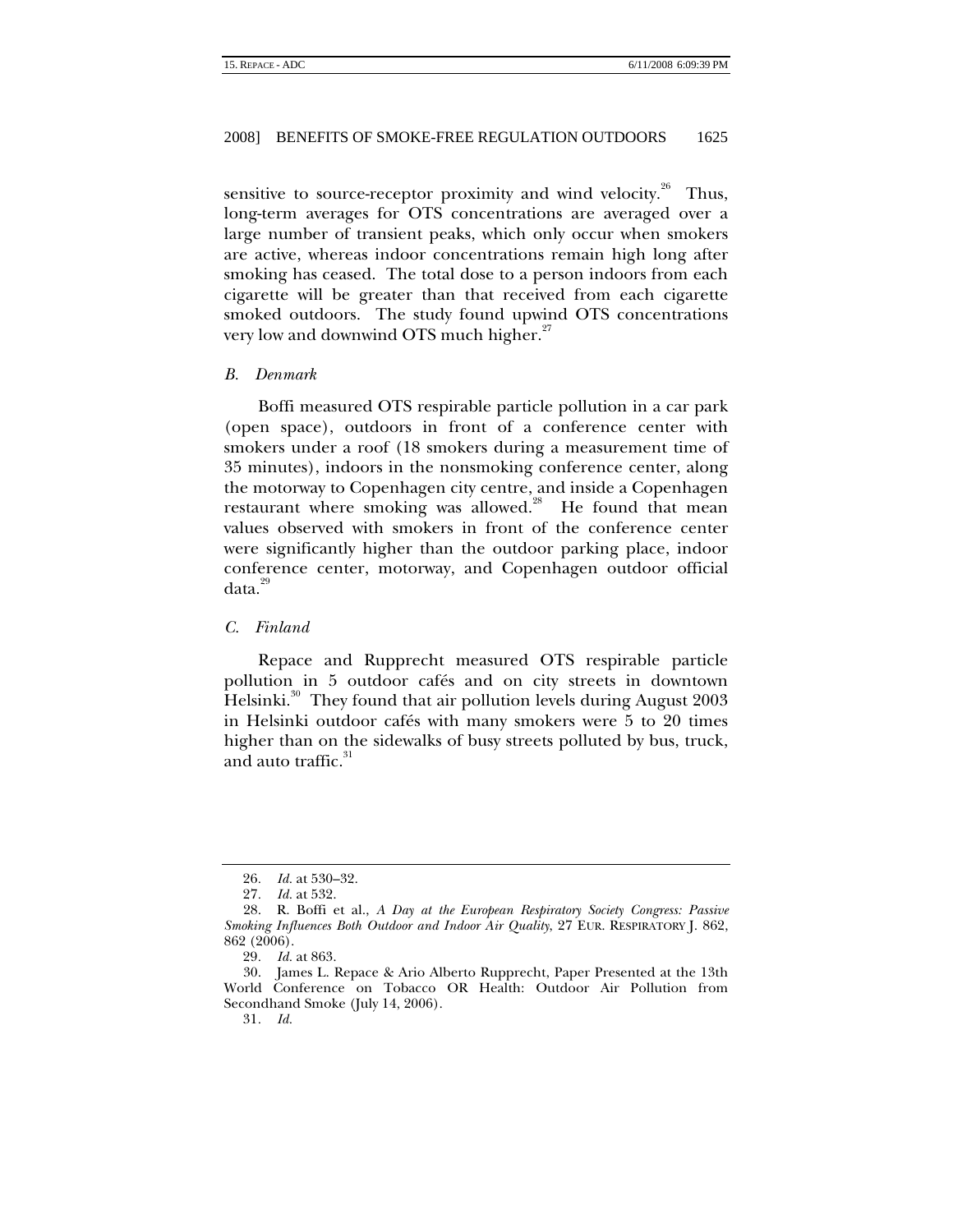<span id="page-5-0"></span>

## *D. Maryland*

Repace measured outdoor fine particle and carcinogen concentrations from OTS on the campus of the University of Maryland in Baltimore County.<sup>32</sup> Using controlled experiments, Repace found that cigarette smoke respirable particulate (RSP) concentrations decline approximately inversely with distance downwind from the point source, whereas cigarette smoke carcinogen concentrations decline approximately inversely as the square of the distance from source to receptor.<sup>33</sup> The experiments showed that OTS smoke levels did not approach background levels either for fine particles or carcinogens until about 23 feet from the source. $34$  Levels of irritation begin as low as 4 micrograms per cubic meter  $(\mu g/m^3)$  SHS-RSP, and levels of odor detection are as low as  $1 \mu g/m^3$ . Thus SHS odor would be detectable in these experiments as far as 7 meters from the source, and levels of irritation would begin at 4 meters from the source. $\alpha$ 

#### *E. The Caribbean*

Experiments conducted on a cruise ship underway at 20 knots at sea in the Caribbean showed that OTS in various smokingpermitted outdoor areas of the ship tripled the level of carcinogens to which nonsmokers were exposed relative to indoor and outdoor areas in which smoking did not occur, despite the strong breezes and unlimited dispersion volume.<sup>37</sup> Moreover, outdoor smoking areas were contaminated with carcinogens to nearly the same extent as a popular casino on board in which smoking was permitted.<sup>[38](#page-5-7)</sup>

<span id="page-5-1"></span><sup>32.</sup> Repace, *supra* note 2.

<span id="page-5-2"></span><sup>33</sup>*. Id.* at 9.

<span id="page-5-4"></span><span id="page-5-3"></span><sup>34</sup>*. Id.* at 10.

<sup>35.</sup> Martin H. Junker et al., *Acute Sensory Responses of Nonsmokers at Very Low Environmental Tobacco Smoke Concentrations in Controlled Laboratory Settings*, 109 ENVTL. HEALTH PERSP. 1045, 1050–51 (2001).

<span id="page-5-6"></span><span id="page-5-5"></span><sup>36</sup>*. See id.* at 1049–50.

<sup>37.</sup> James L. Repace, Address at the 14th Annual Conference of the International Society of Exposure Analysis: Indoor and Outdoor Carcinogen Pollution on a Cruise Ship (Oct. 2004).

<span id="page-5-7"></span><sup>38</sup>*. Id.*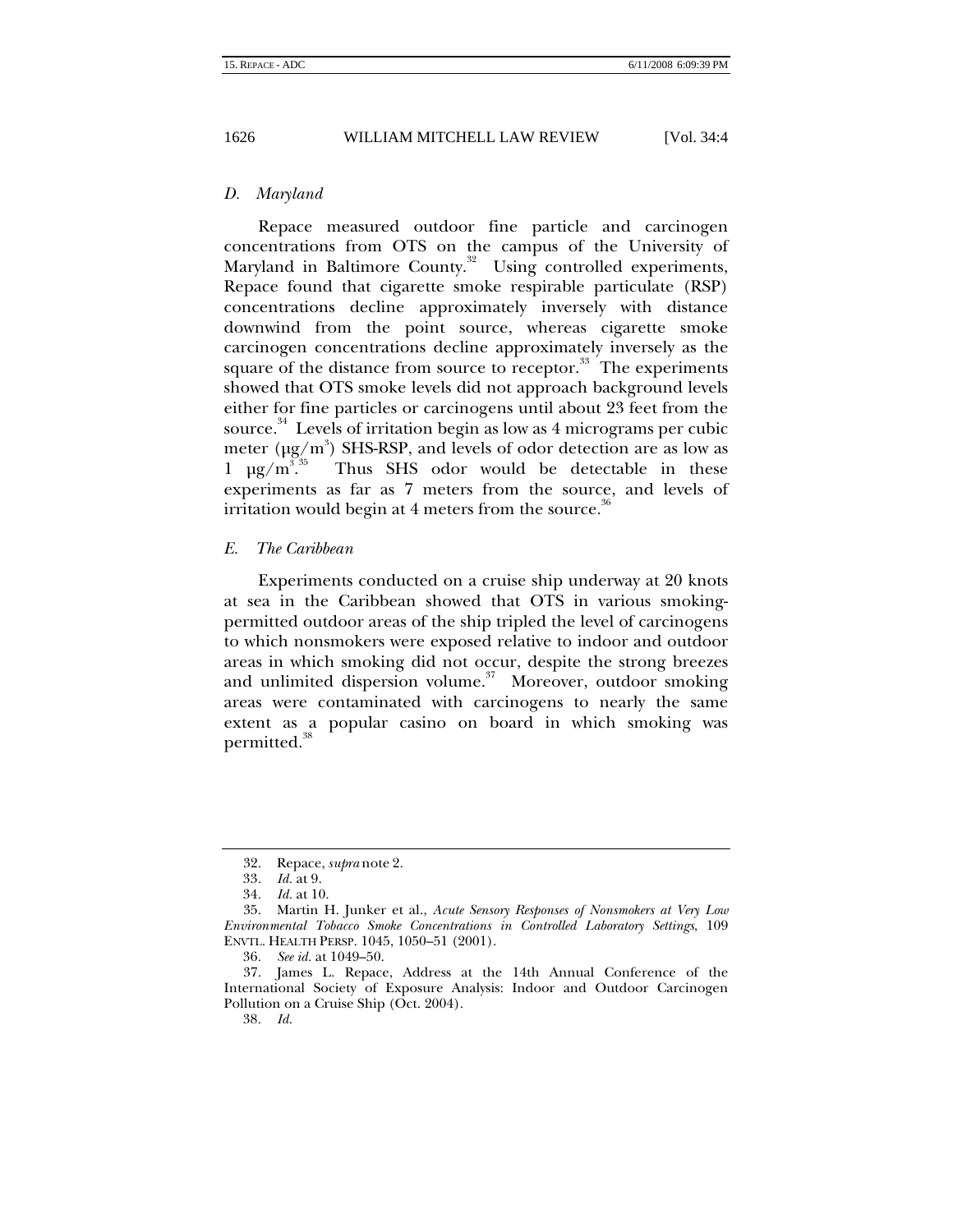<span id="page-6-0"></span>

# **Figure 1. Indoor and Outdoor Carcinogen Pollution on a Cruise Ship**<sup>[39](#page-6-1)</sup>

Outdoor carcinogen levels in the presence of smoking in a ship underway at sea at 20 knots of speed is comparable to indoor levels in the ship's casino, again showing a strong proximity effect despite the open air and strong breezes.<sup>4</sup>

#### *F. Smoking in Cars*

Two studies have shown that secondhand smoke in the small volumes of cars leads to very high exposures. Ott, Klepeis, and Switzer measured carbon monoxide (CO) and fine particle  $(PM_{\text{S}})$ from multiple cigarettes smoked inside of 4 motor vehicles under both moving and stationary conditions, and found high particle concentrations inside cars with smokers due to the small volumes of the passenger compartments, and found that the concentrations become extremely high with the low air change rates caused by

<span id="page-6-1"></span><sup>39</sup>*. Id.*

<span id="page-6-2"></span><sup>40</sup>*. Id.*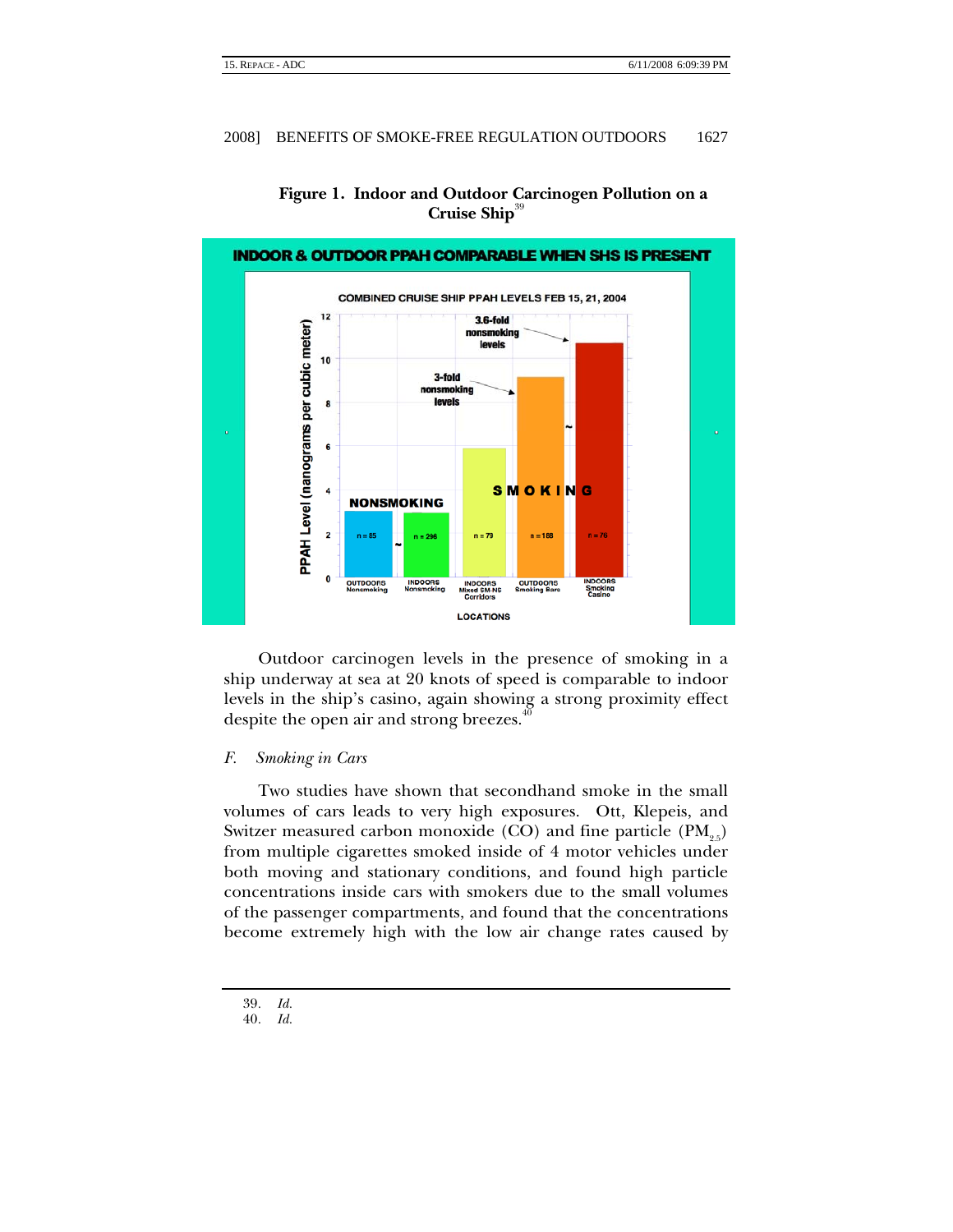<span id="page-7-0"></span>closing windows and air conditioning.<sup>41</sup> They concluded that these extremely high particle concentrations constitute a serious health risk for adults and children who are passengers in a car with a smoker.<sup>42</sup> These findings were echoed by a Harvard School of Public Health report, concluding that SHS in cars can be up to 10 times more of a health risk than SHS in a home.<sup> $43$ </sup> At least 20 states and a number of municipalities have considered limiting smoking in cars where minors are present.<sup>[44](#page-7-4)</sup>

#### III. DISCUSSION

Individual cigarettes are point sources of air pollution; smokers in groups become an area source of SHS pollution. Outdoor air pollutants from individual point sources are subject to plume rise if the temperature of the smoke plume is hotter than the surrounding air; however if the plume has a small cross-section, as for a cigarette, it will rapidly cool and lose its upward momentum, and then will subside, as the combustion particles and gases are heavier than air.<sup>45</sup> Thus, in the case of no wind, the cigarette plume will rise to a certain height and then descend, and for a group of smokers, for example, sitting in an outdoor café, on a hospital patio, or in stadium seats, their smoke will tend to saturate the local area with SHS.

In the case where there is wind, the amount of thermallyinduced plume rise is inversely proportional to the wind velocity doubling the wind velocity will halve the plume rise.<sup> $46$ </sup> In this case, the cigarette plume will resemble a cone tilted at an angle to the vertical.<sup> $47$ </sup> The width of the cone and its angle with the ground will depend upon the wind velocity: a higher wind will create a more horizontal but wider cone (due to increased turbulence), with uncertain impact on exposure to SHS for downwind nonsmokers. $^{48}$  $^{48}$  $^{48}$ If there are multiple cigarette sources forming an area source of

<span id="page-7-1"></span><sup>41.</sup> Ott et al., *supra* note 14, at 15.

<span id="page-7-3"></span><span id="page-7-2"></span><sup>42</sup>*. Id.*

<sup>43.</sup> Rees & Connelly, *supra* note 15, at 363. The report concludes that levels of RSP measured in private cars were unsafe for children at prolonged rates. *Id.* at 367. *See also* Lawrence, *supra* note 12.

<span id="page-7-4"></span><sup>44.</sup> Lawrence, *supra* note 12.

<span id="page-7-6"></span><span id="page-7-5"></span><sup>45.</sup> Repace, *supra* note 2, at 1.

<sup>46</sup>*. Id. See generally* SAMUEL J. WILLIAMSON, FUNDAMENTALS OF AIR POLLUTION (1973).

<span id="page-7-7"></span><sup>47.</sup> WILLIAMSON, *supra* note 46; Repace, *supra* note 2, at 1.

<span id="page-7-8"></span><sup>48.</sup> WILLIAMSON, *supra* note 46; Repace, *supra* note 2, at 1.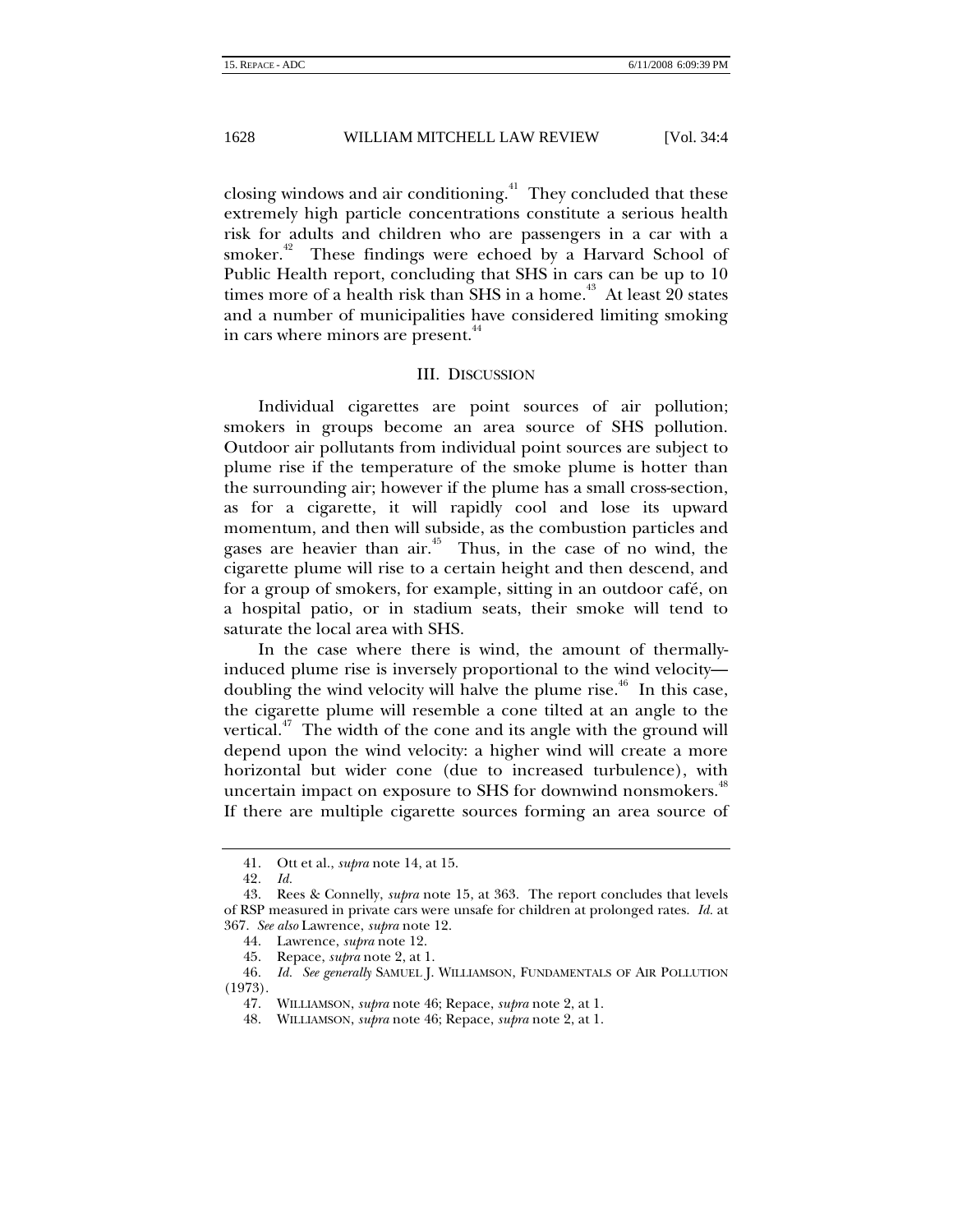<span id="page-8-0"></span>SHS, the downwind concentrations will consist of multiple intersecting cones, i.e., overlapping plumes of increased concentration in the volume of overlap, before re-dissipating with increasing distance from the area source.<sup>49</sup> As the wind direction changes, SHS pollution will be spread in various directions, fumigating downwind nonsmokers.

# *A. Symptomatic Effects*

There are a number of studies that show that nonsmokers suffer both illness and irritation from tobacco smoke exposure. SHS contains a large quantity of respirable particles, which can cause breathing difficulty for those with chronic respiratory diseases, or trigger an asthmatic attack in those with disabling asthma.<sup>50</sup> For the remainder of nonsmokers, Junker et al. report eye, nasal, and throat irritation thresholds for 24 healthy young adult females for repeated exposures over the course of 2 hours, corresponding to an SHS-PM<sub>2.5</sub> concentration of about 4.4  $\mu$ g/m<sup>3.[51](#page-8-3)</sup> As Figure 2 shows, these levels are exceeded even at distances 3 or 4 meters (10 to 13 feet) downwind of a smoker in a sidewalk café, posing an irritation and annoyance problem even for healthy nonsmokers. With larger numbers of smokers, this irritating cloud of pollution would extend to even greater distances. Thus, there is scientific data to support OTS being both a health threat to asthmatic patients and a public nuisance to nonsmokers in general.

<span id="page-8-2"></span><span id="page-8-1"></span><sup>49.</sup> WILLIAMSON, *supra* note 46.

<sup>50.</sup> James Repace, Indoor Air Pollution and the Asthma Epidemic 5 (July 1996) (unpublished working paper, on file with author).

<span id="page-8-3"></span><sup>51.</sup> Junker et al., *supra* note 35, at 1049.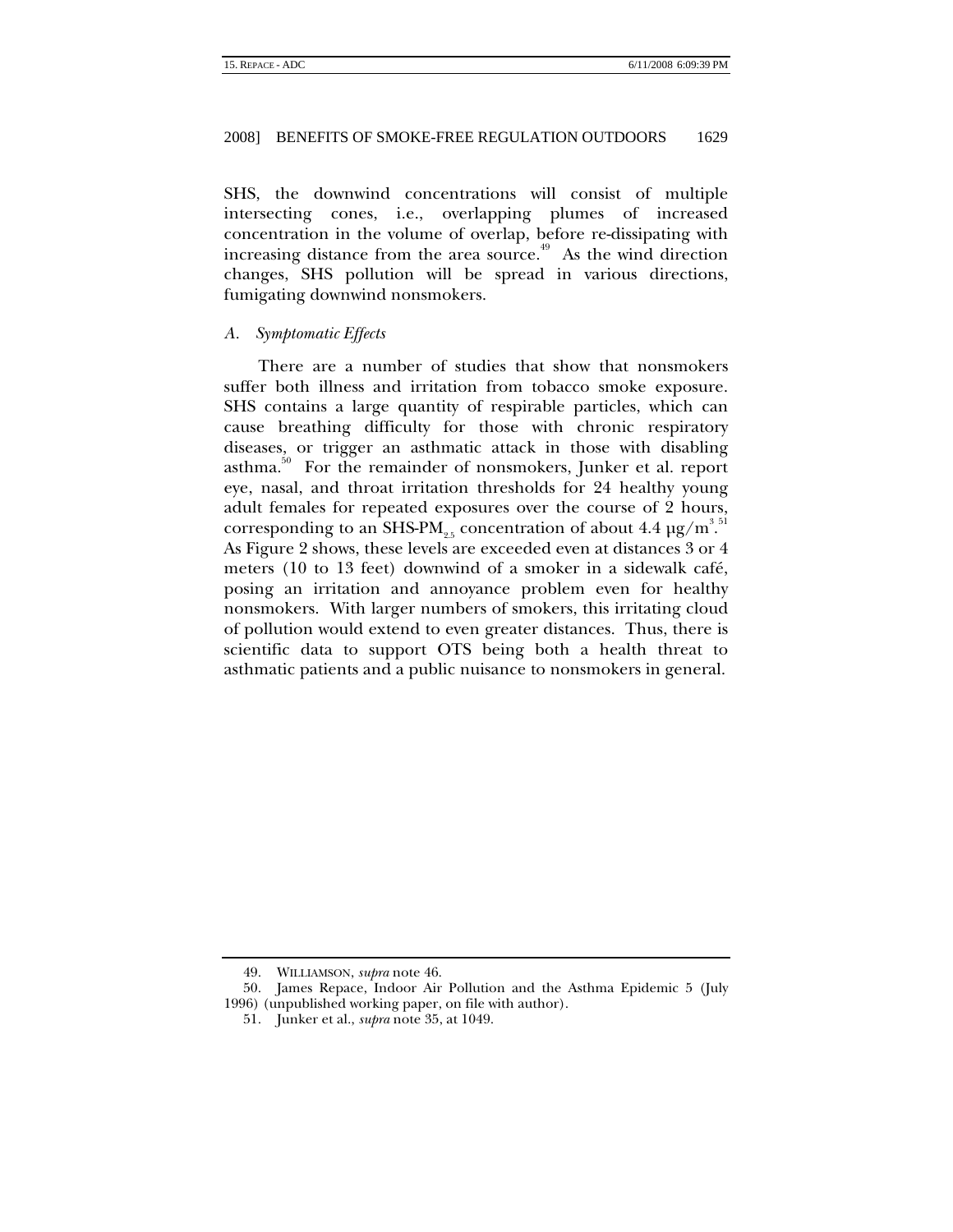# **Figure 2. Outdoor Tobacco Smoke (OTS) In a Sidewalk Café** and a Backyard Patio<sup>[52](#page-9-0)</sup>



**Proximity Effect** 

Figure 2 illustrates the proximity effect in a sidewalk café: outdoor tobacco smoke was still detectable at distances of approximately 3 to 4 meters from a single cigarette on sidewalk patios. Slightly elevated particle concentrations were detected at a distance of 8 meters from a cluster of burning cigarettes and around the corner of the house during a backyard patio experiment.<sup>[53](#page-9-1)</sup>

Speer investigated subjective reactions of nonsmokers who developed symptoms from passive smoking.<sup>54</sup> Speer divided the nonsmokers into 2 groups: 191 nonsmokers with allergic diseases such as nasal allergy, asthma, and allergic headache, and a control group of 250 non-allergic nonsmokers without such diseases.<sup>35</sup>

Figure 2. Overall average OTS mass concentrations as a function of proximity to the OTS source measured during experiments on a backyard patio using smoldered cigarettes, and two sidewalk cafés with human-smoked and smoldered cigarettes, for which source proximity was precisely recorded. Background RSP levels were subtracted from all measurements.

<span id="page-9-0"></span><sup>52.</sup> Klepeis et al., *supra* note 4, at 532, fig. 3.

<span id="page-9-2"></span><span id="page-9-1"></span><sup>53</sup>*. Id.*

<sup>54.</sup> *See generally* Frederic Speer, *Tobacco and the Nonsmoker: A Study of Subjective Symptoms*, 16 ARCHIVES ENVTL. HEALTH 443 (1968).

<span id="page-9-3"></span><sup>55</sup>*. Id.* at 443–44.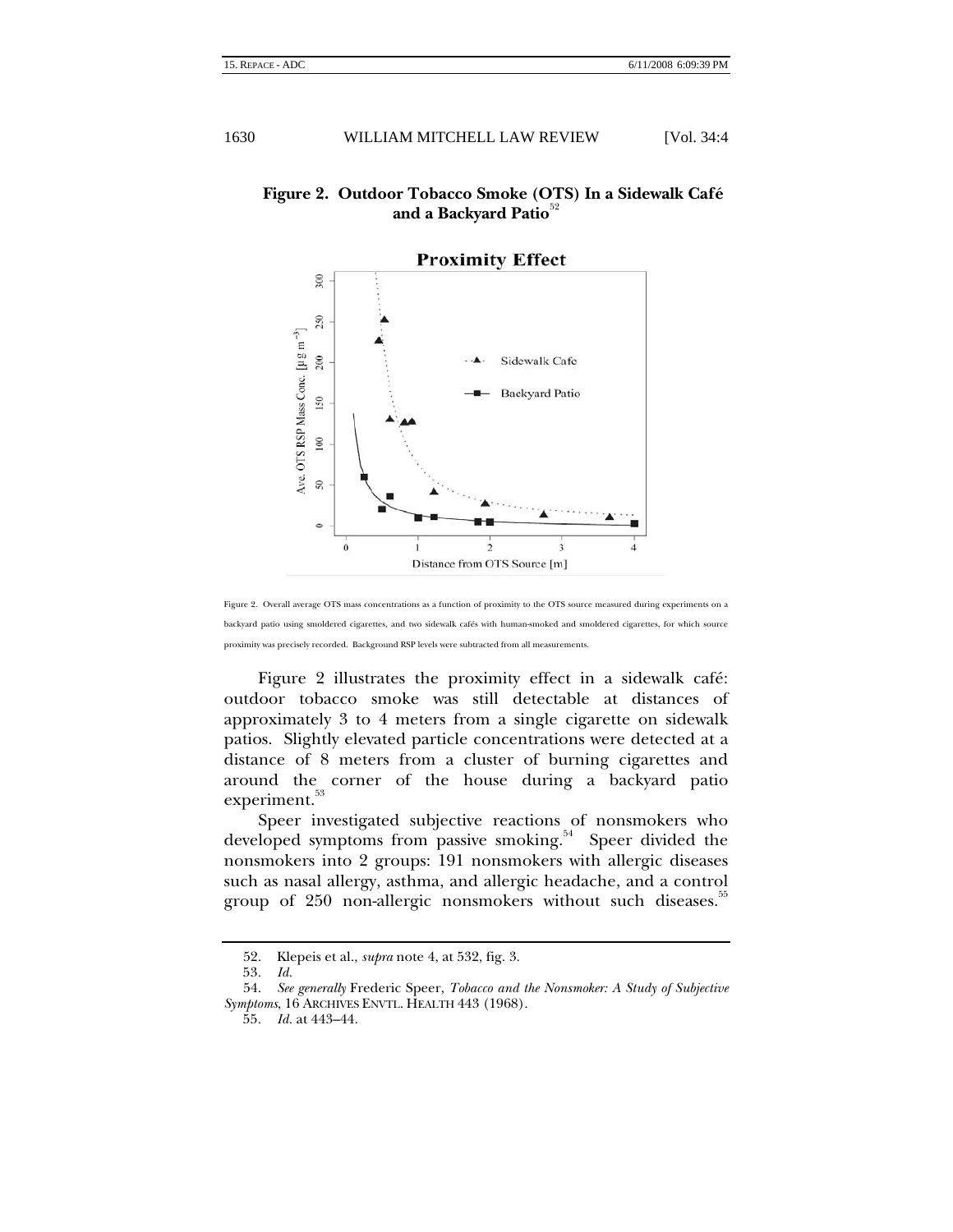Speer concluded that an impressively large number of people complain of symptoms from tobacco smoke, both allergic and nonallergic individuals.<sup>56</sup> The symptoms are summarized in Figure 3 on the following pages.

| <b>Passive Smoking may produce:</b>                                                                                                |                                                                                                             |  |  |
|------------------------------------------------------------------------------------------------------------------------------------|-------------------------------------------------------------------------------------------------------------|--|--|
| • Itching, tearing,<br>burning,<br>reddening,<br>swelling<br>$\sigma f$<br>eyes,<br>blinking-increasing<br>with<br>exposure;       |                                                                                                             |  |  |
| $\bullet$ Sneezing, blocking,<br>running,<br>itching of nose;                                                                      |                                                                                                             |  |  |
| • Coughing, wheezing,<br>sore<br>throat—respiratory<br>discomfort<br>might begin within a half hour,<br>persist for 8 to 12 hours; | Passive smoking is the<br>inhalation of secondhand<br>or environmental tobacco<br>smoke (SHS)-polluted air. |  |  |
| • Headache, nausea and dizziness;                                                                                                  |                                                                                                             |  |  |
| • Choking sensation;                                                                                                               | SHS is the toxic waste of<br>tobacco consumption.                                                           |  |  |
| • Irritation of mucous membranes<br>of nose, throat, lung;                                                                         |                                                                                                             |  |  |
| • Respiratory disease exacerbation;                                                                                                |                                                                                                             |  |  |
| • Respiratory symptoms, depressed<br>pulmonary function.                                                                           |                                                                                                             |  |  |
|                                                                                                                                    |                                                                                                             |  |  |

|  | Figure 3. Known Symptoms of Passive Smoking $^{57}$ |  |
|--|-----------------------------------------------------|--|
|  |                                                     |  |

<span id="page-10-1"></span><span id="page-10-0"></span><sup>56</sup>*. Id.* at 446.

<sup>57</sup>*. Id.* at 443–46; Herbert Savel, *Clinical Hypersensitivity to Cigarette Smoke*, 21 ARCHIVES ENVTL. HEALTH 146 (1970).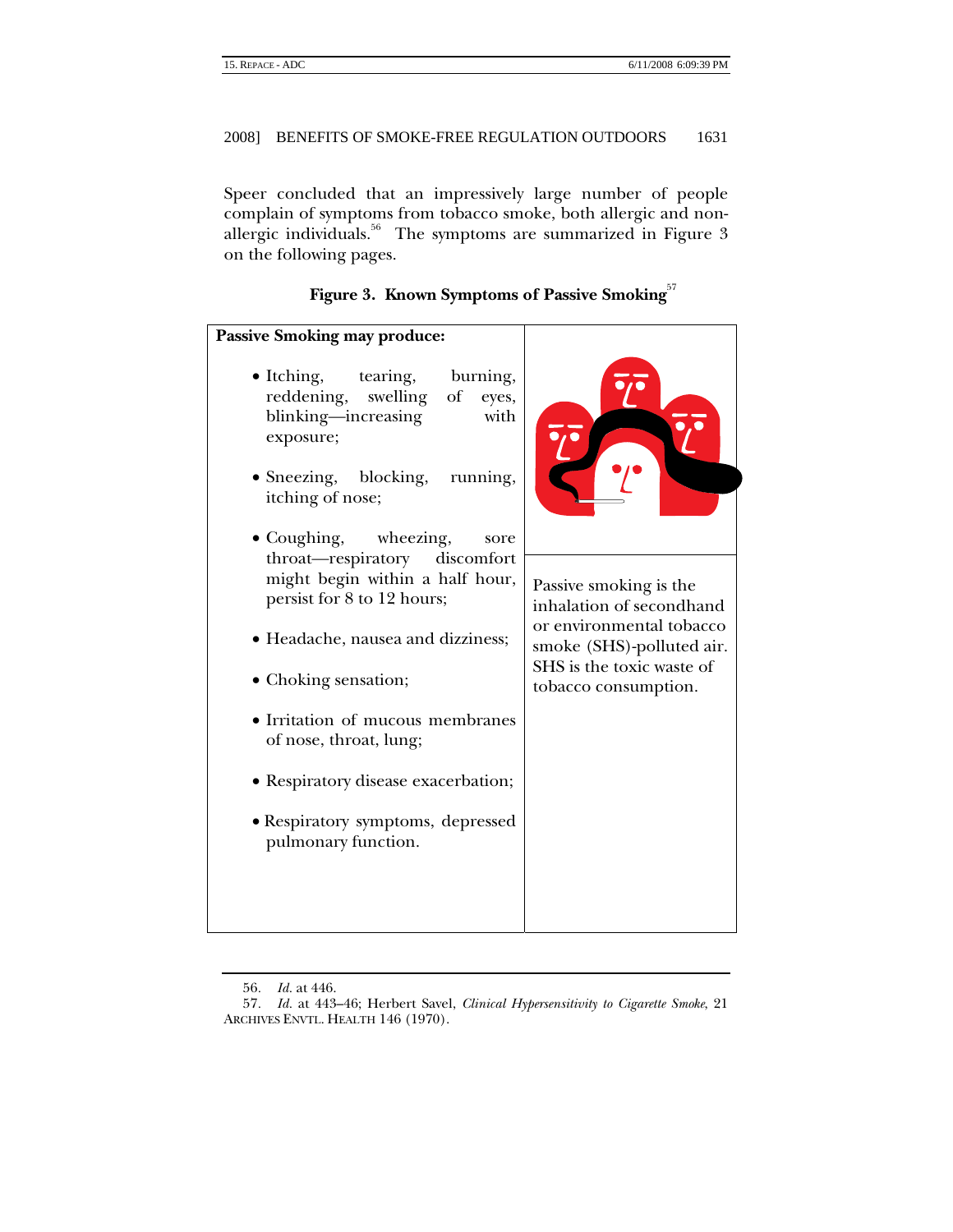| Prevalence of SHS symptoms reported          | acceptability <sup>3</sup><br>Odor       |
|----------------------------------------------|------------------------------------------|
| by 10,000 nonsmoking office workers,         | $1\mu g/m^3$<br><b>SHS-RSP:</b>          |
| exposed 8 hours per day <sup>58</sup>        | irritation threshold <sup>60</sup> : 4.4 |
|                                              | $\mu$ g/m <sup>3</sup>                   |
| Difficulty working near a<br>smoker $(50\%)$ |                                          |
|                                              |                                          |
| Forced to move away from                     |                                          |
| desks $(36\%)$                               |                                          |
| Bothered by SHS (33%)                        |                                          |
|                                              |                                          |
| Eye irritation $(48\%)$                      |                                          |
| Nasal irritation $(35%)$                     |                                          |
| Aggravation of pulmonary<br>disease $(25%)$  |                                          |
|                                              |                                          |

Savel reported on 8 nonsmokers with clinical hypersensitivity to cigarette smoke; all 8 individuals were allergic nonsmokers, and all developed immediate upper respiratory discomfort after being exposed to cigarette smoke.<sup>4</sup><sup>61</sup> Savel also reported a number of adverse symptoms, including eye and nose irritation, choking sensation, and both sinus and migraine headaches. $62$  Savel concluded that an allergy to cigarette smoke might produce clinically distressing upper respiratory tract symptoms in nonsmokers with allergic backgrounds, exert a depressant effect on the antibacterial defense mechanisms of the lung, exert a toxic effect on lymphocytes, and play a role in the pathogenesis of pulmonary distress.<sup>[63](#page-11-5)</sup>

<span id="page-11-0"></span><sup>58.</sup> Cary B. Barad, *Smoking on the Job: The Controversy Heats Up*, 48 OCCUPATIONAL HEALTH & SAFETY 21, 21–24 (1979).

<span id="page-11-1"></span><sup>59.</sup> Junker et al., *supra* note 35, at 1050.

<span id="page-11-2"></span><sup>60</sup>*. Id.*

<span id="page-11-3"></span><sup>61.</sup> Savel, *supra* note 57, at 146.

<span id="page-11-4"></span><sup>62</sup>*. Id.* at 147.

<span id="page-11-5"></span><sup>63</sup>*. Id.*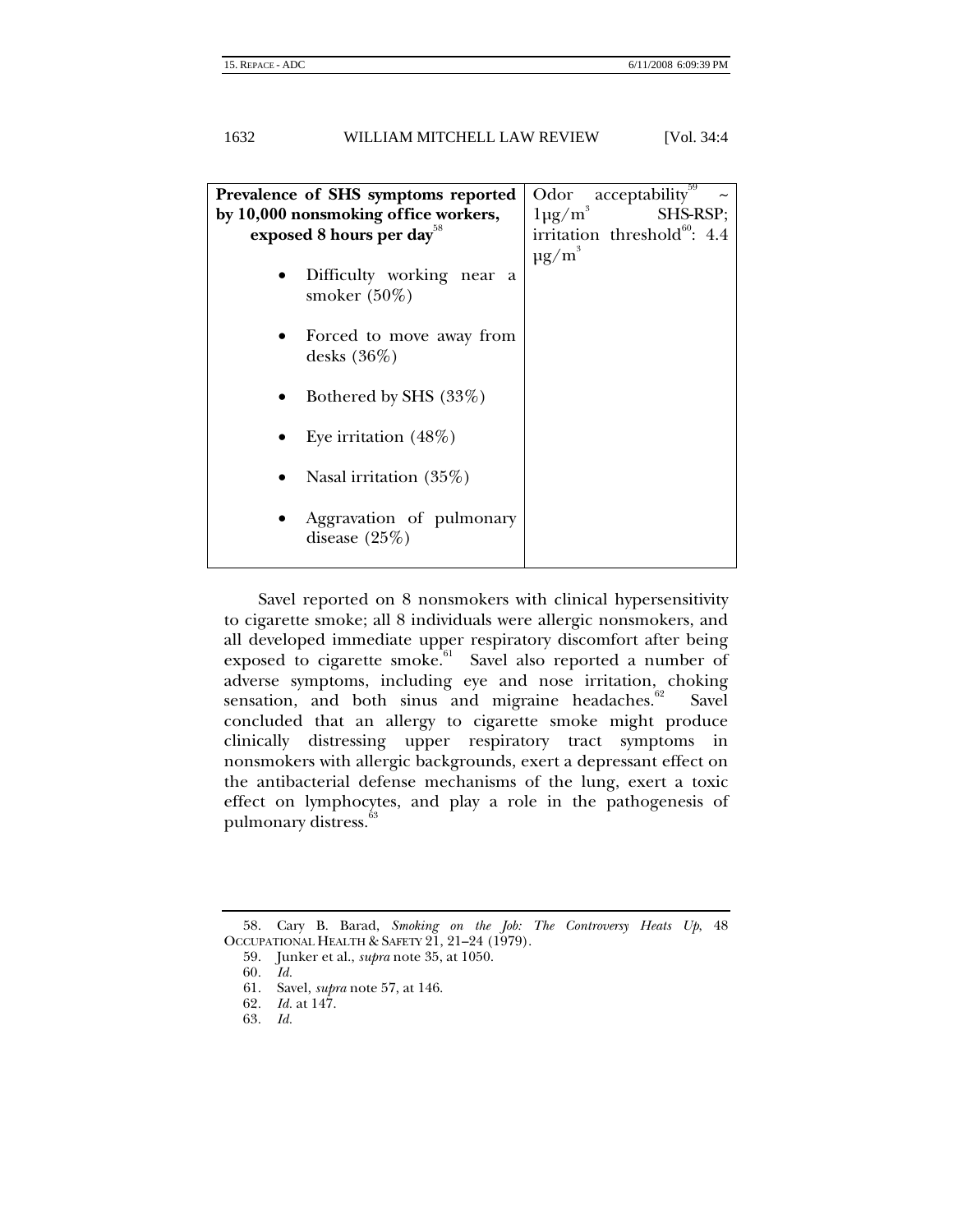# **Figure 4. Smoked and Smoldered Cigarettes Showing the Cancer-Causing Polycyclic Aromatic Hydrocarbons (PAH) and SHS-RSP Data**<sup>6</sup>

#### **UMBC2 SMOKED & SMOLDERED CIGARETTE CONTROLLED EXPERIMENT (background-subtracted data) 35 35**  $y = 101.67$  \* x^(-2.3883) R  $^{2} = 0.76007$ **30 30**  $y = 23.394 \frac{1}{3} x^{6} (-1.1624)$  R  $^{2} = 0.10124$  $\ddot{\phantom{0}}$ **Particle-bound Polycyclic Aromatic Hydrocarbons, ng/m 3** ing/m<sup>3</sup> **Est. SHS Respirable Particulate Concentration,** µ**g/m3** Particle-bound Polycyclic Aromatic Hydrocarbons, ng/m **25 25** Est. SHS Respirable Particulate Concentration, **20 20**  $-$  PPAH RSP **15 15**  $\circ$  $\circ$ **10 10 5 JUNKER IRRITATION THRESHOLD 5 JUNKER ODOR THRESHOLD 0 0** 1 a contract to 2 a 3 a 3 a 4 a 5 contract to 5 a 5 contract to 5 a 5 contract to 7 a 5 contract to 7 a 5 contract to 7 a 5 contract to 7 a 5 contract to 7 a 5 contract to 7 a 5 contract to 7 a 5 contract to 7 a 5 contract **Monitor-to-Cigarette Radius, meters**

The Junker (2001) irritation index shows the median threshold of SHS irritation for healthy nonsmokers.<sup>65</sup> Figure 4 illustrates the proximity effect in an outdoor plaza where students congregated in widely scattered tables on a college campus in Baltimore, Maryland.<sup>66</sup> The proximity effect was studied in a The proximity effect was studied in a controlled experiment involving 10 college student smokers placed in rings of increasing diameter around 2 air quality monitors so

<span id="page-12-1"></span>65. Junker et al., *supra* note 35, at 1045.

<span id="page-12-0"></span><sup>64.</sup> Repace, *supra* note 2.

<span id="page-12-2"></span><sup>66.</sup> Repace, *supra* note 2, at 6.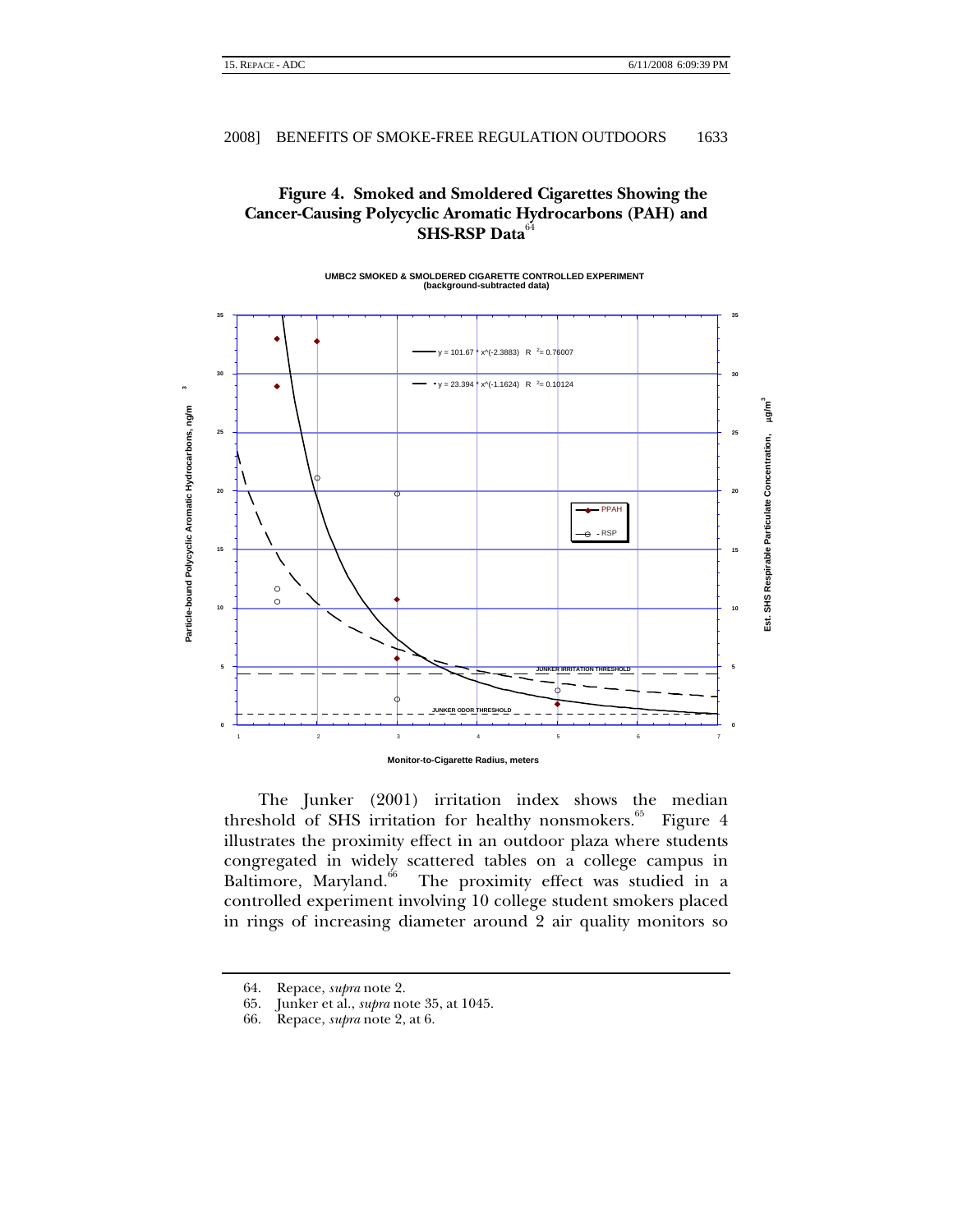<span id="page-13-0"></span>that no matter which way the wind blew, the monitors were always downwind of 1 smoker.  $\frac{67}{1}$  Relative to a ring radius of 4 meters (13) feet), where the level is 4 units high, the SHS-RSP exposure concentration at 1.5 meters (5 feet) is 13 units high for particles and 35 units high for PPAH carcinogens, as shown in Figure 4. In this experiment, the proximity effect near a ring-shaped area source increases SHS by a factor of 3 for particles and a factor of nearly 9 for carcinogens.

#### *B. Asthmatic Effects*

There is very good evidence that environmental tobacco smoke has direct irritant effects in the case of passive smoking by children under the age of 4; this effect appears to diminish in children aged over 4 years. $68$  There is also good evidence that SHS can trigger bronchospasm in some adults with asthma.<sup>69</sup> SHS is associated with wheezing symptoms, medical therapy for wheezing, and wheezing-related emergency department visits by children.<sup>70</sup> A causal association exists between SHS and increased episodes and aggravation of symptoms of children with asthma, affecting 200,000 to  $1,000,000$  children under the age of  $18<sup>71</sup>$  More than 14 million Americans reported having asthma in 2000, according to the National Center for Health Statistics.<sup>72</sup> "Asthma is a leading contributor of limited activity and absences from work and school; it also causes 5000 deaths each year in the U.S. The National Heart, Lung, and Blood Institute estimates that the annual direct and indirect costs of asthma were \$12.7 billion in 2000."<sup>73</sup> By 2004, 7.1% (20.5 million) of people currently had asthma.<sup>74</sup> Among children under age 18 years, 8.5% (6.2 million) currently had asthma. Among adults 18 years and over, 6.7% (14.4 million) had asthma.<sup>75</sup> According to one report, teenage children exposed to

72. Nat'l Heart, Lung, and Blood Inst., Asthma: Frequently Asked Questions, http://www.nhlbi.nih.gov/health/prof/lung/asthma/surveil\_faq.htm.

<span id="page-13-8"></span>74. Nat'l Heart, Lung, and Blood Inst., *supra* note 72.

<span id="page-13-1"></span><sup>67</sup>*. Id.*

<span id="page-13-2"></span><sup>68.</sup> Repace, *supra* note 4.

<span id="page-13-3"></span><sup>69</sup>*. Id.*

<span id="page-13-4"></span><sup>70</sup>*. Id.*

<span id="page-13-6"></span><span id="page-13-5"></span><sup>71</sup>*. Id.*

<span id="page-13-7"></span><sup>73.</sup> Press Release, Nat'l Insts. of Health, NHLBI Funds Centers for Reducing Asthma Disparities (Oct. 30, 2002), *available at* http://www.nhlbi.nih.gov/new/ press/02-10-30a.htm.

<span id="page-13-9"></span><sup>75</sup>*. Id.*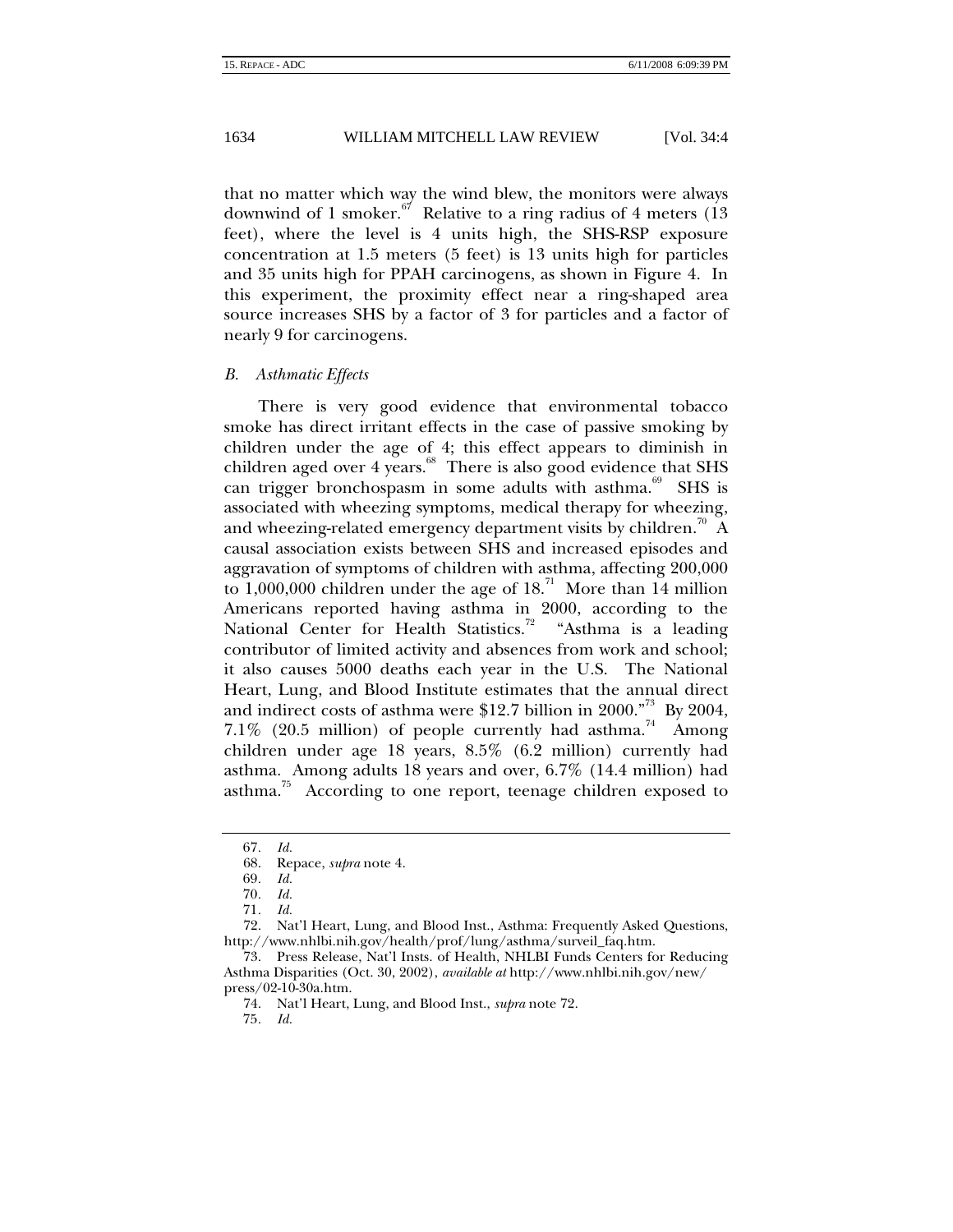<span id="page-14-0"></span>tobacco smoke in cars had an even higher risk of persistent wheeze than if they had been exposed at home.<sup>7</sup>

#### *C. Health Risks from Exposure to SHS and OTS*

Repeated exposure to a carcinogen, such as air pollution from SHS and OTS, over a lifetime increases the risk of cancer.<sup>14</sup> The U.S. Surgeon General has stated that there is "no risk free exposure to SHS"—chronic risk is proportional to average exposure concentration times duration of exposure times the dose-response relationship.[78](#page-14-3) Federal regulatory agencies compute risk over a 70 year standard lifetime (e.g., EPA) or over a working lifetime of 45 years (e.g., OSHA).<sup>79</sup> Typical risks for lung cancer from passive smoking are in the range of 1 to 10 deaths per 1000 persons per lifetime.<sup>80</sup> Typical chronic heart disease risks are 10 times higher.<sup>81</sup> "De minimis" or acceptable risk is typically 1 death per 1,000,000 persons per lifetime.<sup>82</sup> OSHA's "significant risk of material impairment of health" is 1 death or irreversible serious health effect per  $1000$  workers per  $45$  year working lifetime.<sup>83</sup> "De manifestis" or obvious risk is 5 deaths or irreversible adverse health effect per  $10,000$  people at risk.<sup>84</sup> For workers indoors, it would take tornado-like rates of ventilation or air cleaning to reduce risks from chronic workplace exposure to de minimis levels; ergo, there is no risk-free chronic exposure to SHS. This is also likely to be true for waiters in outdoor cafés. Moreover, indoors or outdoors, for persons who have serious asthma, chronic obstructive

<span id="page-14-1"></span><sup>76.</sup> Peter D. Sly et al., *Exposure to Environmental Tobacco Smoke in Cars Increases the Risk of Persistent Wheeze in Adolescents,* 186 MED. J. AUSTL. 322, 322 (2007).

<span id="page-14-2"></span><sup>77</sup>*. See* RISK ASSESSMENT FORUM, U.S. ENVTL. PROT. AGENCY, GUIDELINES FOR CARCINOGEN RISK ASSESSMENT 5-1 to -7 (2005) (discussing risk characterization as bringing together hazard, dose-response, and exposure analysis).

<span id="page-14-3"></span><sup>78.</sup> Americans for Nonsmokers' Rights, *Second Hand Smoke: The Science* 1 (Nov. 2006), *available at* http://www.no-smoke.org/pdf/SHS.pdf.

<span id="page-14-4"></span><sup>79</sup>*. See* JOHN R. FOWLE III & KERRY L. DEARFIELD, U.S. ENVTL. PROT. AGENCY, RISK CHARACTERIZATION HANDBOOK 154 (2000), *available at* http://www.epa.gov/ OSA/spc/pdfs/rchandbk.pdf (EPA); James L. Repace et al., *Air Nicotine and Saliva Cotinine as Indicators of Workplace Passive Smoking Exposure and Risk*, 18 RISK ANALYSIS 71, 78 (1998) (OSHA).

<span id="page-14-5"></span><sup>80</sup>*. See* James L. Repace et al., *A Quantitative Estimate of Nonsmokers' Lung Cancer Risk from Passive Smoking*, 11 ENV'T INT'L 3, 6–9 (1985).

<span id="page-14-7"></span><span id="page-14-6"></span><sup>81.</sup> Repace et al., *supra* note 79, at 79.

<sup>82.</sup> Curtis C. Travis et al., *Cancer Risk Management: A Review of 132 Federal Regulatory Decisions*, 21 ENVTL. SCI. & TECH. 415, 418 (1987).

<span id="page-14-8"></span><sup>83.</sup> Repace et al., *supra* note 79, at 79.

<span id="page-14-9"></span><sup>84.</sup> Travis et al., *supra* note 82, at 418.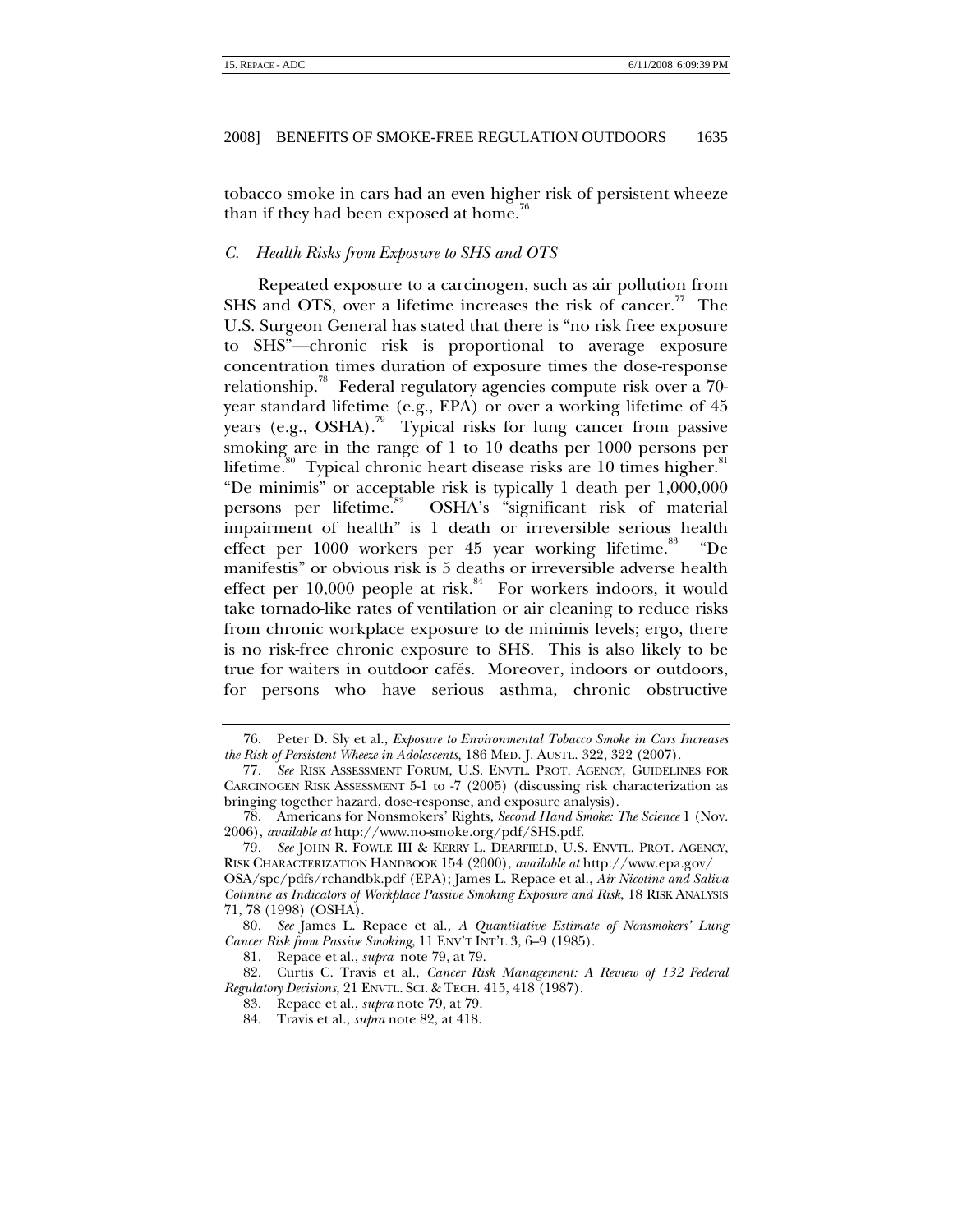respiratory disease, or heart disease, even brief exposures to SHS could land them in the emergency room or worse. It is generally these patients who died in the notorious outdoor smog episodes in the Meuse Valley in Belgium in 1930, Donora, Pennsylvania in 1948, and London in 1952, which eventually led to stringent regulation of outdoor air pollution.<sup>[85](#page-15-0)</sup>

Arguments against banning smoking in certain outdoor public venues were advanced by Professor Simon Chapman in his presentation at the Tobacco Control Legal Consortium Symposium on the Limits of Tobacco Control Regulation.

Our focus in this symposium on whether policy and advocacy for the regulation of SHS might sometimes go "too far." [Where] "going too far" in SHS policy means efforts premised on reducing harm to others, which ban smoking in outdoor settings such as ships' decks, parks, golf courses, beaches, outdoor parking lots, hospital gardens and streets. It is also the introduction of misguided policies allowing employers to refuse to hire smokers, including those who obey proscriptions on smoking indoors while at work. Many people are comforted by the smell of camp and log fires, even seeking out such exposures. But the same people will sometimes become outraged by the occasional, fleeting exposure to tobacco smoke. While nearly identical in terms of their noxious content, both forms of smoke have entirely different *meanings*. If radically different concerns about inhaling essentially the same zoo of noxious particles was all that mattered here, we would have to conclude that many people can be frankly irrational. But outrage about some forms of smoke and open acceptance of others is very explicable to sociologists of risk perception. Among the many key determinants of meaning and outrage are whether a noxious agent is seen as voluntary or coerced; natural or artificial; and whether the risk has been amplified by lots of media attention. We don't read much about the dangers of inhaling campfire smoke, smoke from incense or candles or cooking, but we read a lot about the dangers of secondhand cigarette smoke. I emphasize that I am very supportive of preventing smoking in crowded, confined outdoor

<span id="page-15-0"></span><sup>85.</sup> WILLIAMSON, *supra* note 46. *See also* STEPHEN T. HOLGATE ET AL., AIR POLLUTION & HEALTH (1999).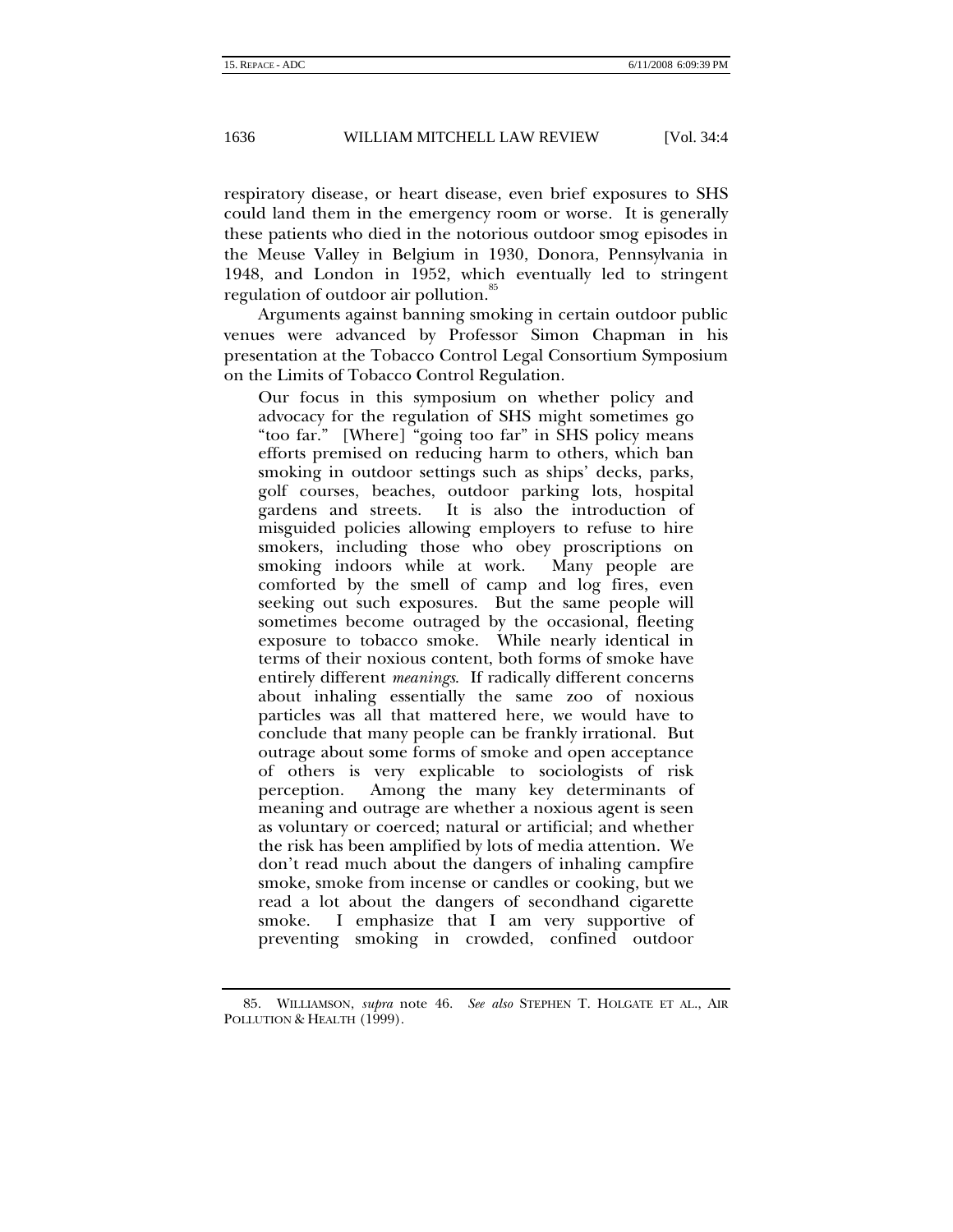<span id="page-16-0"></span>settings such as sports stadia, in most outdoor dining sections of (particularly small) restaurants and in unblocking the entrances to buildings by having smokers move further away.

My response to Professor Chapman's arguments follows: We agree completely on the principle of banning smoking in outdoor cafés and sports stadia. However, I disagree that because campfire smoke and smoke from incense, candles, or cooking have not (yet) received the same level of notoriety that SHS has (largely because they have not been researched until recently), that they do not pose both acute and chronic health hazards resulting from the toxicity of fine particles. $87$  In fact, smoke from any source in places where people live, work, or congregate is going to pose a nuisance to many and an acute health hazard to some. Smoke from all of these sources is the product of incomplete combustion and is toxic to humans. As with indoor smoking, if enough persons complain about outdoor smoking, local governments will be moved to protect the public, as they have done for decades with factory smoke and auto exhaust, and are scientifically justified in doing so for OTS on the basis of the exposure analysis discussed herein.

#### IV. CONCLUSIONS AND POLICY IMPLICATIONS

In 1946, a city ordinance urged by concerned citizens was passed in Pittsburgh, Pennsylvania, despite the absence at that time of any scientific evidence of the health effects of outdoor air pollution levels on the population. Thus, early public air pollution policy was formulated on the basis of intuition. Similarly, a wave of restrictions on outdoor smoking has been passed in several U.S. states, despite the absence of health effects studies on OTS and the paucity of data on OTS concentrations. However, data is accumulating in support of the public's intuitive response to OTS. Recent field studies plus controlled experiments demonstrate that, regardless of which way the wind blows, individuals in an outdoor

<span id="page-16-1"></span><sup>86.</sup> Simon Chapman, Professor of Public Health at the University of Sydney, Austl., Presentation at the Tobacco Control Legal Consortium Symposium on the Limits of Tobacco Control Regulation at William Mitchell College of Law (Oct. 23, 2007).

<span id="page-16-2"></span><sup>87</sup>*. See generally* Wayne R. Ott & Hans C. Siegmann, *Using Multiple Continuous Fine Particle Monitors to Characterize Tobacco, Incense, Candle, Cooking, Wood Burning, and Vehicular Sources in Indoor, Outdoor, and In-Transit Settings*, 40 ATMOSPHERIC ENV'T 821 (2006).